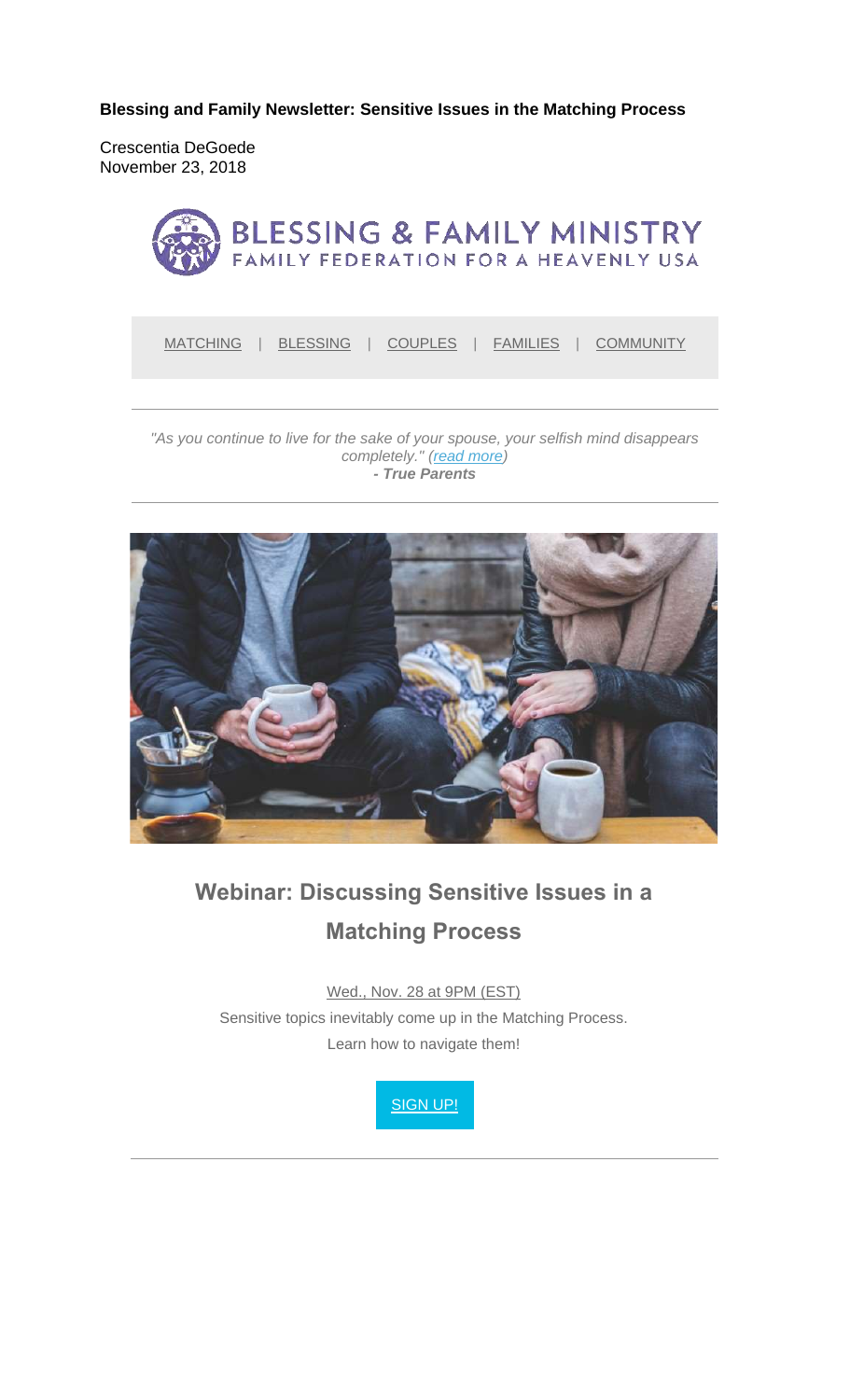

# **Energize Couples Retreat**

**Dec. 7-9 • Poconos, Pennsylvania** Join us for this epic couples retreat in the Pocono Mountains! Space is limited!

LEARN MORE

![](_page_1_Picture_4.jpeg)

### **Gratitude as a Daily Practice**

#### Myrna Lapres

All parents want their children to be grateful. Here are the four elements of gratitude all parents should know...

READ ARTICLE

![](_page_1_Picture_9.jpeg)

# **Take Time to Express Gratitude to Your Spouse This Holiday Season**

The Thanksgiving season is a time to pause and thank our spouse for everything they do that we take for granted...

READ ARTICLE